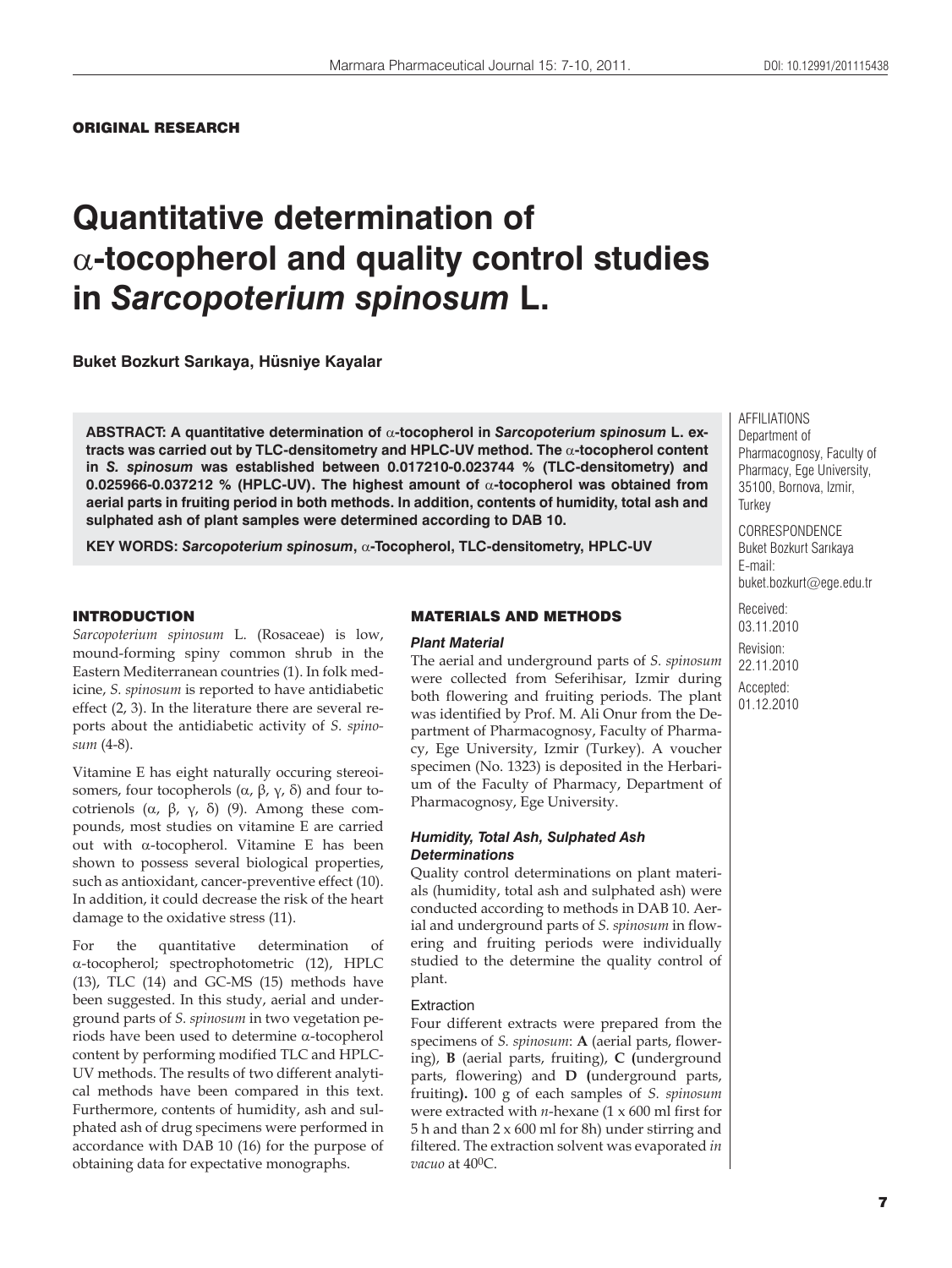

**FIGURE 1.** Calibration Curve for the Determination of  $\alpha$ -Tocopherol by TLC-**Densitometry** 



#### *Chemicals*

dl-α-Tocopherol (Roche) was used as a standard. The *n*-hexane used for the extraction was obtained from Merck, whereas the methanol used as eluent in the high-performance liquid chromatography (HPLC) system was purchased from Lab-Scan. Other solvents and reagents were obtained from Merck.

#### *Sample Solutions*

10 mg of each extract was dissolved in 2.5 ml methanol for HPLC-UV method and 20-60 mg extract in 2 ml chloroform for TLC densitometric assay.

#### *TLC-densitometric assay*

A Shimadzu high-speed TLC scanner CS-920 was used with the following settings: beam size of 0.4 X 0.4 mm, *X*=24, *Y*=10, *L*=3; AZS off, wavelength of 350 nm. Silica gel 60F<sub>254</sub> (20 X 20 cm, 0.25 mm thick, Merck) plates were used. Cyclohexane/diethylether (4:1) was used as mobile phase. The samples were implemented with Hamilton syringes (15 mm from the bottom line of the plate). The mobile phase was allowed to run a distance of 100 mm in the saturated tank.

Silica plates were prewashed in chloroform/methanol (1:1), dried and activated at  $100^{\circ}$ C for 10 min. α-Tocopherol solutions (2, 4, 6 and 8 μl) were applied on a TLC plate and developed under the same conditions. The developed plates were initially air-dried and then oven-dried for 15 min at  $100^{\circ}$ C, and sprayed with  $CuSO_4$ -phosphoric acid reagent (10%  $CuSO_4$  / 8% phosphoric acid, 1:1) followed by charring at 1900C for 10 min. The α-tocopherol quantity of the samples were measured by Thin Layer Scanner at 350 nm using a  $D<sub>2</sub>$  lamp. The calibration curve exhibited a linear relationship between the quantities and areas on TLC plates (Fig. 1). 20 μl of sample solutions were applied on TLC plate and after the development the areas of the spots were integrated by TLC-densitometry. Each analysis was carried out in triplicate.

### High-Pressure Liquid Chromatography-UV Method

The HPLC system (Hewlett Packard 1100 series) equipped with a UV variable-wavelength detector (HP 1100) set at 292 nm. A hichrom  $5 C_{18}$  column (25 cm x 4.6 mm i.d.) was eluted with methanol at a flow rate of 2 ml/min. A manual injector with 20 μl loop (HP 1100 G1328A Rheodyne 7725i) and the column temperature was adjusted to 40<sup>0</sup>C.

For the preparation of the calibration curve of  $\alpha$ -tocopherol, 2 mg of the standard was dissolved in 1 ml methanol. 0.5, 1, 2, 4, 5, 10, 15, 20 and 25 μg/20μl concentrations were prepared from stock solution. Twenty microliters of the standard solutions were injected on the HPLC column. Then, the calibration curve of α-tocopherol was drawn (Fig. 2). 10 mg of extracts were dissolved in methanol (2.5 ml). Each aliquot was injected into the HPLC column with a volume of 10 μl. For each sample, the procedure was repeated three times.

# RESULTS

#### *Quality Control Studies*

Quality control determinations (humidity, total ash and sulphated ash) on drug specimens prepared separately from plants in flowering and fruiting periods were conducted according to methods in DAB 10.

The results of the assays (Table 1) provide knowledge for the prospective monographs of Herba and Radix Poterii spinosi.

TABLE 1. Quality Control Determinations on Herba and Radix Poterii spinosi prepared from *Sarcopoterium spinosum*

| <b>The Country Country Country Country Country and Country Country Country Country Country Country Country Country</b> |                     |                      |                      |  |
|------------------------------------------------------------------------------------------------------------------------|---------------------|----------------------|----------------------|--|
| <b>Drug Specimen</b>                                                                                                   | Humidity $(%)^*$    | Total Ash (%)*       | Sulphated Ash (%)*   |  |
| Aerial parts, flowering period                                                                                         | $5.4275 \pm 0.0364$ | $4.9621 \pm 0.1444$  | $7.2186 \pm 0.1952$  |  |
| Aerial parts, fruiting period                                                                                          | $5.3388 \pm 0.0104$ | $5.2358 \pm 0.0619$  | $7.6126 \pm 0.0313$  |  |
| Underground parts, flowering period                                                                                    | $3.0500 \pm 0.0112$ | $9.9642 \pm 0.0790$  | $13.0257 \pm 0.0295$ |  |
| Underground parts, fruiting period                                                                                     | $3.0354 \pm 0.0067$ | $10.0206 \pm 0.0293$ | $14.0974 \pm 0.0124$ |  |
| *Mean Results $\pm$ Standard Deviations                                                                                |                     |                      |                      |  |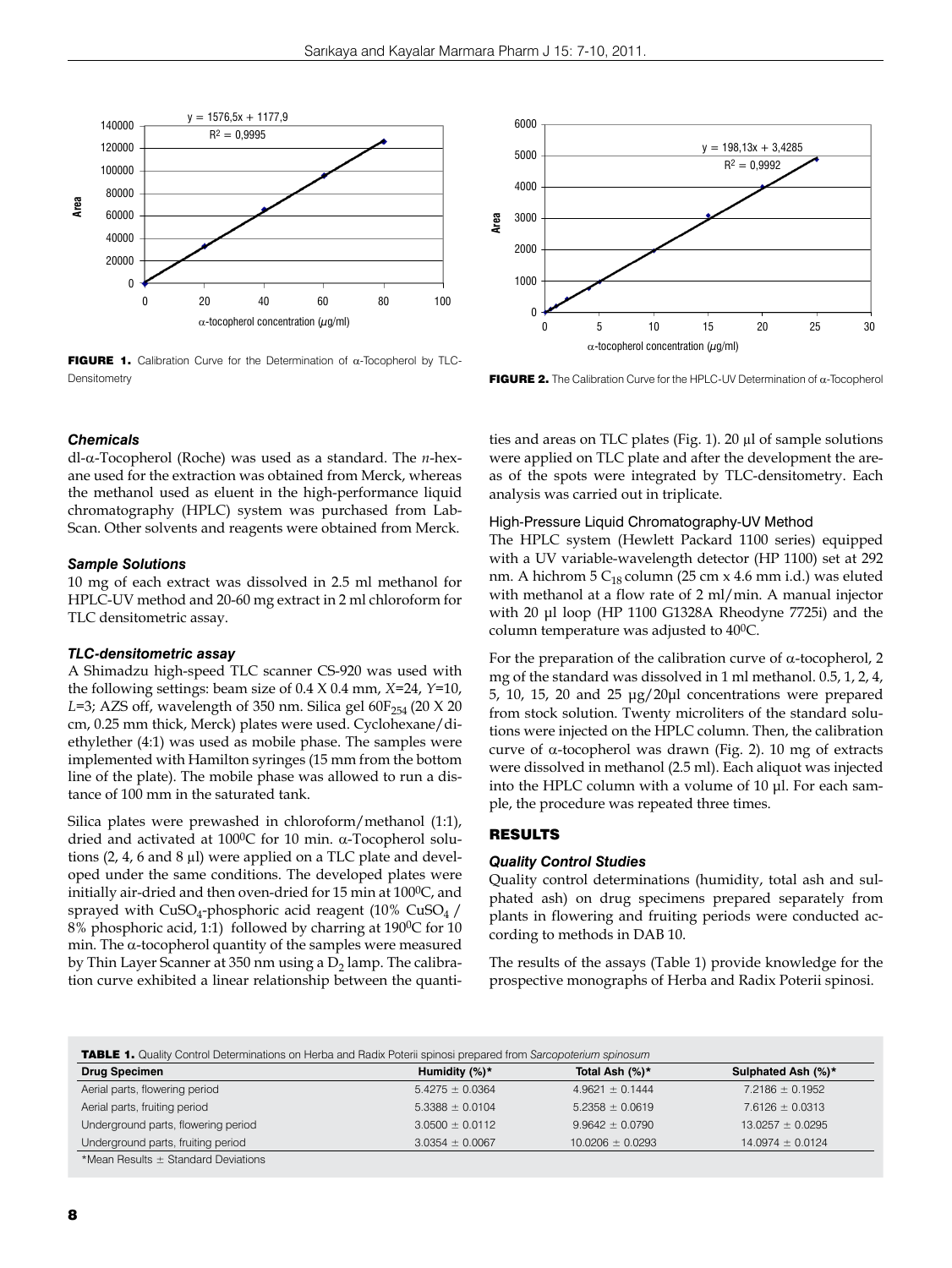| <b>TABLE 2.</b> Contents of $\alpha$ -Tocopherol (% on dried wt.) in S. spinosum as |  |
|-------------------------------------------------------------------------------------|--|
| determined by TLC-Densitometry and HPLC-UV Method                                   |  |

| Sample                                     | TLC-densitometry#      | $HPLC-UV#$             |  |
|--------------------------------------------|------------------------|------------------------|--|
| (A)                                        | $0.017210 \pm 0.00058$ | $0.025966 \pm 0.00035$ |  |
| (B)                                        | $0.023744 \pm 0.00039$ | $0.037212 \pm 0.00041$ |  |
| $*$ Mean Results $\pm$ Standard Deviations |                        |                        |  |

## *TLC-Densitometric Assay*

α-Tocopherol content of *Sarcopoterium spinosum* extracts was quantitatively determined by TLC-densitometric method. Each extracts and standard compound were tested for three times. The results of our studies revealed that α-tocopherol is not present in underground parts of *S. spinosum* collected during both flowering and fruiting seasons (Sample **C** and **D**). For the calculation of the α-tocopherol content of extracts, TLCdensitometric curve and following linear equation were used.

$$
y = 1576.5 x + 1177.9
$$
;  $R^2 = 0.9995$ 

where *x* is the  $\alpha$ -tocopherol concentration ( $\mu$ g/ml) and *y* is the area (integration unit). The results of the assay are shown in Table 2.

# *HPLC-UV Method*

The identification and quantitative determination of α-tocopherol in the extracts were carried out by a comparison of retention times and areas with that of standard α-tocopherol. The results showed that  $\alpha$ -tocopherol is not present in sample **C** and **D**. The α-tocopherol content in the *n*-hexane extracts of the aerial parts of the *S. spinosum* was calculated from the following regression equation of the calibration curve:

*y* = 198.13 *x* + 3.4285; R2 = 0.9992

where *x* is the  $\alpha$ -tocopherol concentration ( $\mu$ g/ml) and *y* is the peak area. The results of the assay are shown in Table 2.

# **DISCUSSION**

To the best of our knowledge, the quality control and α-tocopherol content of *S. spinosum* was studied for the first time in this study. The results of the humidity, total ash and sulphated ash assays will be convenient to prospective monographs on Herba and Radix Poterii spinosi (Table 1). The quantitative determination of α-tocopherol in *S. spinosum* extracts was accomplished by a comparison standard α-tocopherol. The α-tocopherol amount of aerial parts was determined between 0.017210 % (sample **A**)-0.023744 % (sample **B**) by TLC-densitometry and 0.025966 % (sample **A**)-0.037212 % (sample **B**) by HPLC-UV method (Table 2). Our results showed that HPLC-UV assay exhibited higher amounts of α-tocopherol because of the sensibility of the method. The highest rates were detected in the sample **B** (aerial parts, fruiting period) in both method**.** According to results, α-tocopherol is not present in underground parts of the plant (sample **C** and **D**). The α-tocopherol quantity may be used as a criterion for the standardization and evaluation of the quality of *S. spinosum* for therapeutic or supportive utilization.

Soya bean oil is the most important industrial source of α-tocopherol. However, the α-tocopherol content in this source is only 0.0051-0.0111% (17). Moreover *S. spinosum* has up to five-times higher amount of  $\alpha$ -tocopherol than soya bean. In light of this, this plant should be considered as a potential new source of α-tocopherol.

On the other hand, there is evidence that plasma  $\alpha$ -tocopherol concentrations are lower in diabetics (18). Last studies have shown that vitamine E could protect kidney, pancreas, eye and nervous system against the undesirable effects of diabet in animals (19). These datas could support the use of *S. spinosum*  for diabetes in folk medicine.

# ACKNOWLEDGEMENTS

This work was supported by the Research Fund of Ege University (Project No: 04/ECZ/008).

# REFERENCES

- 1. Cullen J. Flora of Turkey and the East Aegean Islands, Ed. Davis P. H. Universiy Press, Edinburg, 1972, vol. 4, pp. 76-77.
- 2. Baytop T. Türkiye'de Bitkilerle Tedavi Geçmişte ve Bugün, İstanbul Üniversitesi Eczacılık Fakültesi Yayınları, No: 3255:167, 1984.
- 3. Yaniv Z, Dafni S, Friedman J, Palevitch D. Plants used for the treatment of diabetes in Israel. J Ethnopharmacol, 19: 145–51, 1987.
- 4. Menzcel E. Hypoglycemic substances. Exp Med, 102: 253-256, 1963.
- 5. Schluetz GO, Venulet J. Poterium spinosum and its effect on the blood sugar contents of rabbits, Experientia, 20: 78-79, 1964.
- 6. Mishkinsky J, Menzcel E, Sulman FG. Hypoglycemic effect of Poterium spinosum. Arch Int Pharmacod T, 161: 306-313, 1966.

# *Sarcopoterium spinosum* **L. Üzerinde** α**-Tokoferol Miktar Tayini ve Kalite Kontrol Çalışmaları**

**ÖZET:** *Sarcopoterium spinosum* **L. ekstrelerinde** α**-tokoferol miktar tayini TLC-dansitometri ve HPLC-UV yöntemleriyle araştırılmıştır.** *S. spinosum***'un** α**-tokoferol içeriği 0.017210-0.023744 % (TLC-dansitometri) ve 0.025966-0.037212 % (HPLC-UV) aralığında tespit edilmiştir. En yüksek** α**-tokoferol miktarı, her iki yöntemde de meyveli dönem toprak üstü kısımlarından elde edilmiştir. Bunlara ek olarak, bitki örneklerinin nem içeriği, total kül ve sülfat külü miktarı DAB 10'a göre tayin edilmiştir.**

**ANAHTAR KELİMELER:** *Sarcopoterium spinosum***,** α**-Tokoferol, TLC-dansitometri, HPLC-UV**